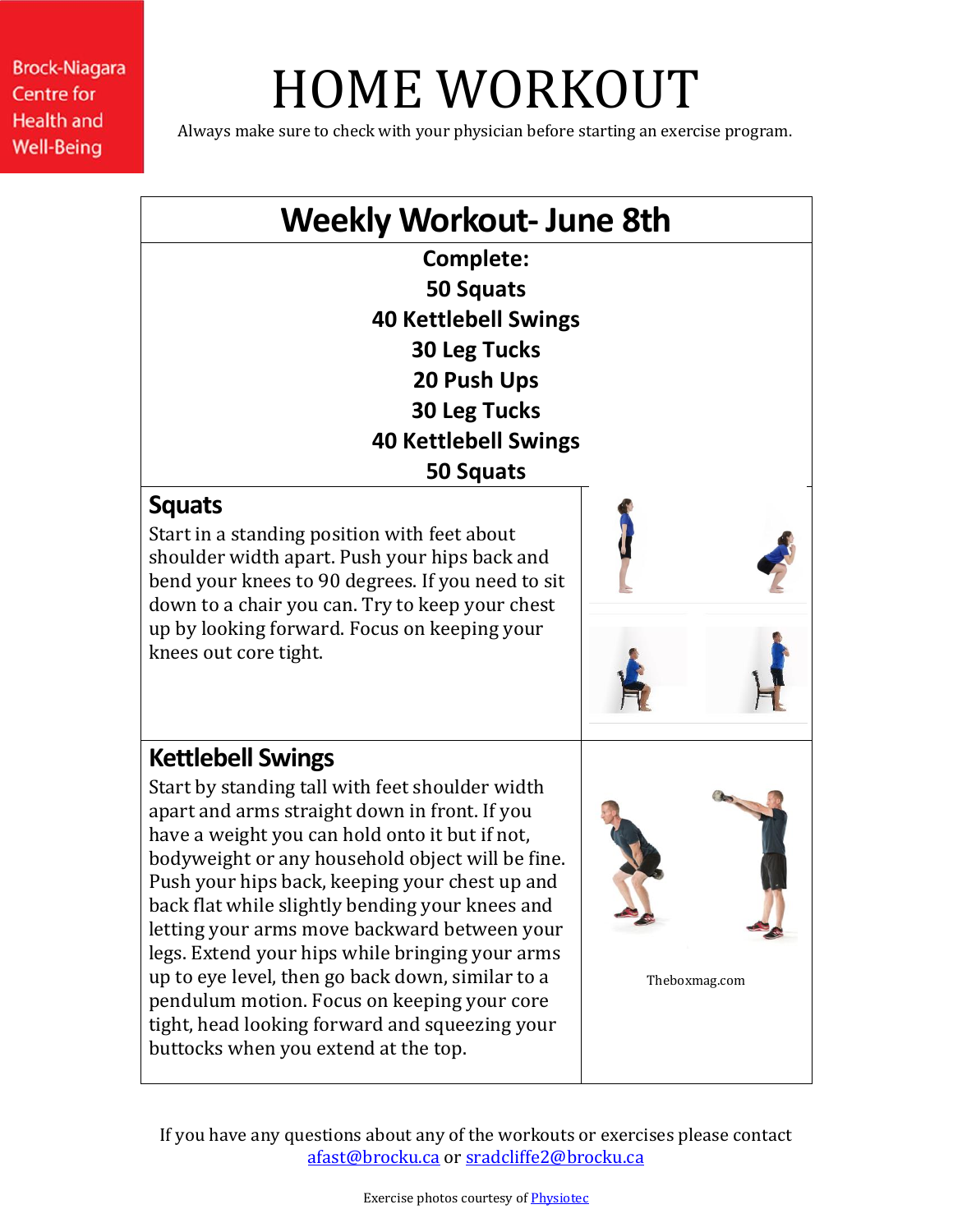# HOME WORKOUT

Always make sure to check with your physician before starting an exercise program.

### **Leg Tucks**

Sit on the ground with your arms at your sides and your legs extended straight out with your feet raised slightly off the ground. Bring your knees in towards your chest and back out to extension while engaging your core. You can place your hands down at your sides for support or to make things a bit more challenging, try and lift your hands off the ground slightly and try to maintain balance while you bring your legs in.

### **Push Ups**

Start in a plank position with your hands just outside your shoulders and feet behind you. Slowly lower your body down, keeping your elbows in close to your side until your chest hits the floor. Push back up to starting position keeping your core tight and back flat.

Some modifications include putting your knees down or using a table or couch for more support. Even with modification, the motion and body position remain the same, keeping your core tight and torso in a straight line.

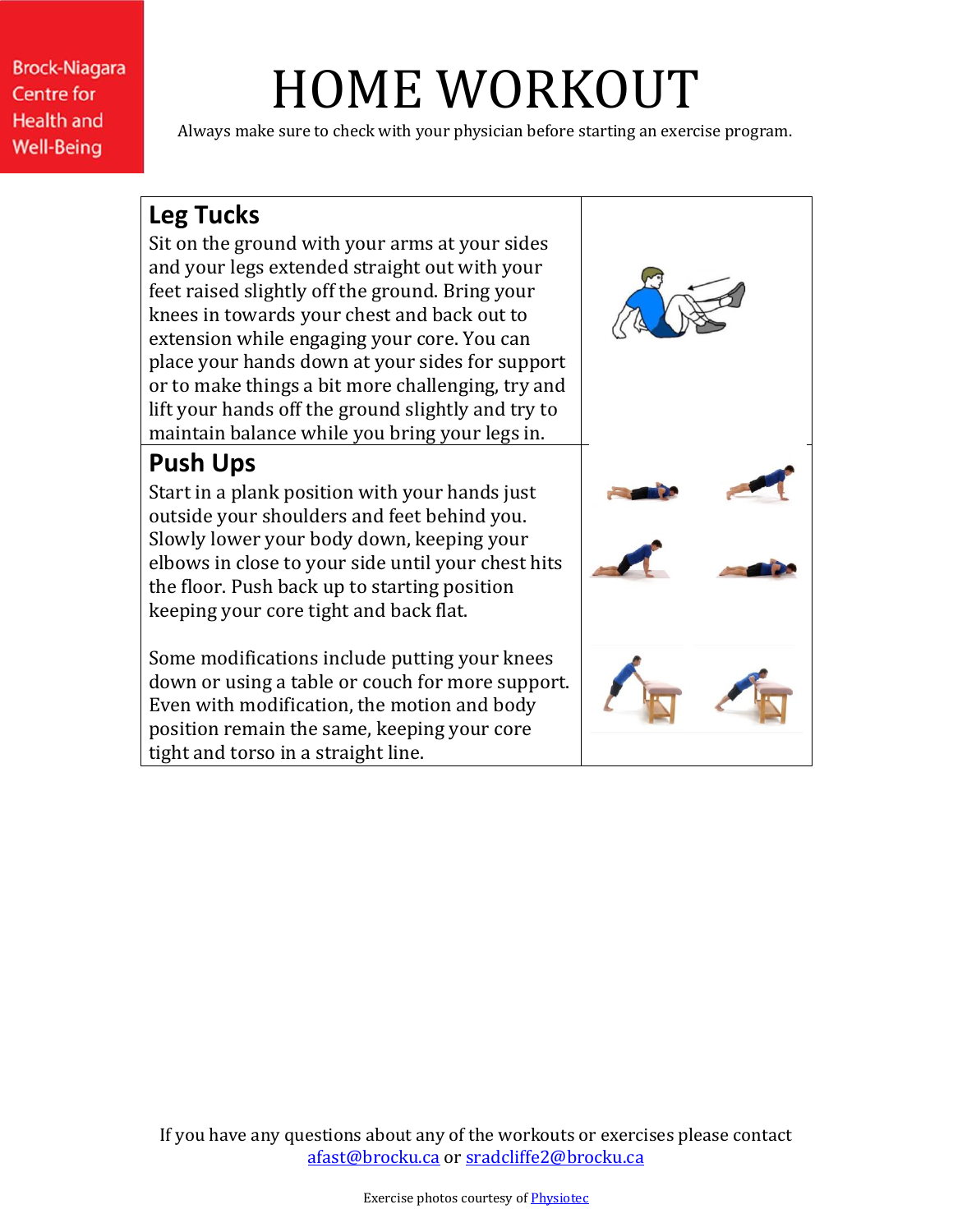# HOME WORKOUT

Always make sure to check with your physician before starting an exercise program.

## **Weekly Workout-Seated Variation**

**Complete: 50 Seated Battle Ropes 40 Kettlebell Swings 30 Seated Leg Tucks 20 Seated Bent Over Row 30 Seated Leg Tucks 40 Kettlebell Swings 50 Seated Battle Ropes**

#### **Seated Battle Ropes**

Sit tall in your chair keeping your core tight. Holding onto ropes if you have them, the corner of a blanket or towel in each hand, move your arms up and down one at a time in a continuous motion- almost as if you were trying to create waves. Each time your arm moves up and down is considered 1 repetition.



[https://www.youtube.com/watch?v=B\\_R8](https://www.youtube.com/watch?v=B_R8geAhRKk) [geAhRKk](https://www.youtube.com/watch?v=B_R8geAhRKk)

### **Seated Kettlebell Swings**

Sit up tall with weight in your lap or in your hands with arms down in front of you. Extend your arms out, bringing them up overhead and back down. If you are unable to go overhead, lift to eye level or as high as you can. Try keeping your chest up, engage your core and look forward throughout the movement.



[https://www.youtube.com/watch?v=FP8](https://www.youtube.com/watch?v=FP8wdHlqncw) [wdHlqncw](https://www.youtube.com/watch?v=FP8wdHlqncw)